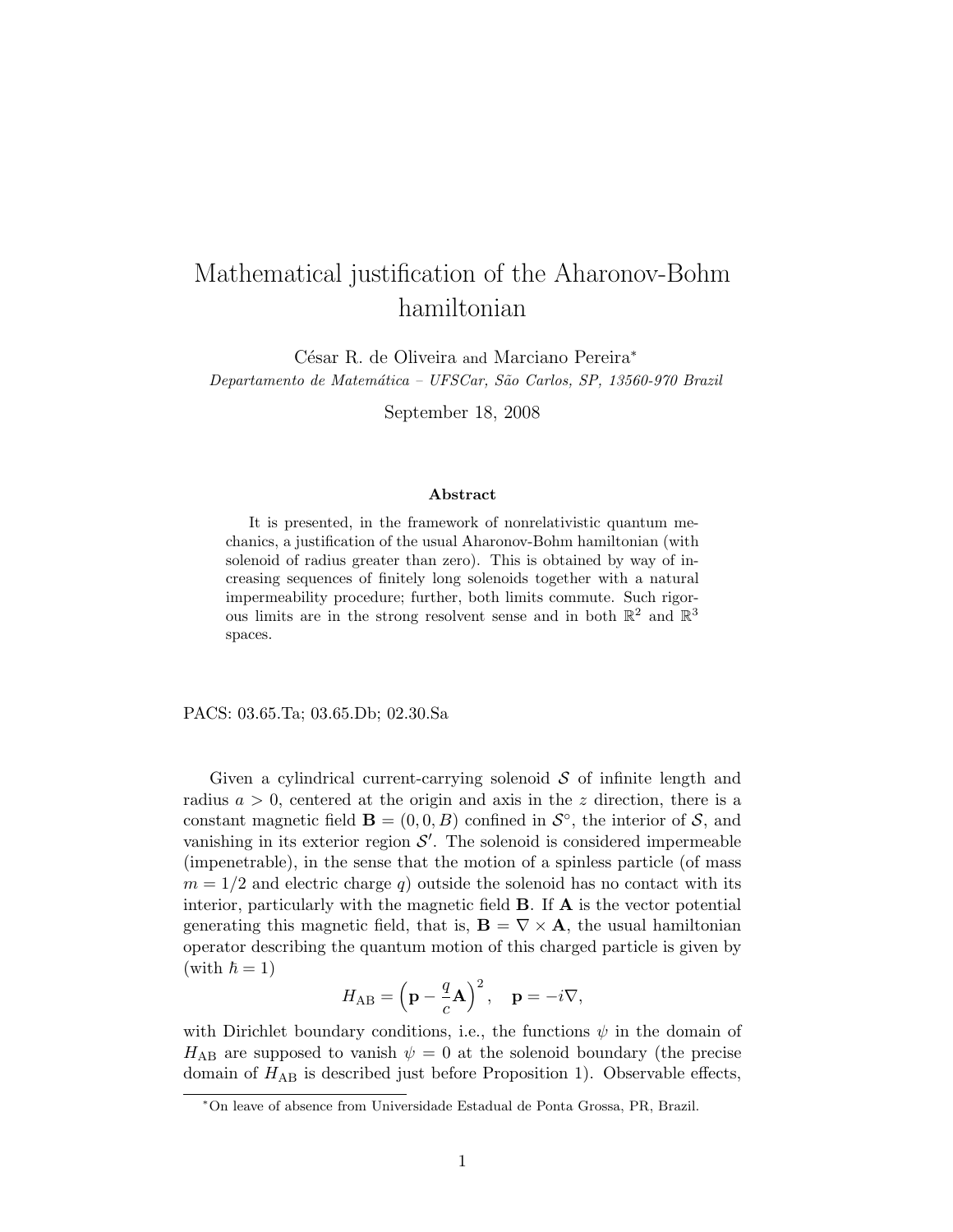as wavefunction phase differences, are predicted and confirmed in many experiments, even though the particle is confined to  $\mathcal{S}'$  (see the original paper [2] and [25, 24, 28, 22, 29, 13] for detailed descriptions and a long list of additional references). Since the vector potential is not assumed to (identically) vanish in the exterior region  $\mathcal{S}'$ , the interpretation in [2], and followed by a huge amount of papers, is that  $A$  plays a prominent role in quantum mechanics, so that these measurable effects would be regard to be caused exclusively to  $\bf{A}$ , and not just to the magnetic field  $\bf{B}$ . Since then, this has been called the Aharonov-Bohm effect (in spite of such question had been considered previously [14, 12]) and it is directly related to the acceptance of  $H_{AB}$  above as the quantum model of such situation (particularly, the presence of the vector potential in the hamiltonian).

Note that usually the papers devoted to the Aharonov-Bohm effect in different contexts simply accept the above hamiltonian operator  $H_{AB}$  prescription (suitably adapted; e.g., two solenoids) and interpretations. The goal of this communication is to comment on the difficulties in the quantization process in this setting and, mainly, to give grounds for  $H_{AB}$  from a combination of physical modeling and precise mathematical arguments. There are other (although related) versions of the Aharonov-Bohm effect (e.g., with electric potentials), but the above is the most considered and traditional one; furthermore, many works consider the idealized case of a solenoid of radius zero (for instance  $[2, 28, 10, 1]$ , to mention a few), but here we concentrate on the more realistic case of radius  $a > 0$ .

There are controversies over the interpretation of A as a real physical variable, that is, mistrusts of the existence of the Aharonov-Bohm effect as stated above. For instance, that the phase difference could be eliminated by using gauge transformations [6, 7]; explanation via the hydrodynamical viewpoint in quantum mechanics [8], whose equations admit a solution where the vector potential appears explicitly, and such solution corresponds to a hamiltonian with the vector potential included; some authors argue that the experimental results could be explained by a border effect and the magnetic field (also due to poor solenoid impermeability) in a region accessible to the electric particles [27, 16]—see comments and critiques in [15, 19, 21].

The acceptance of  $H_{AB}$ , with the explicit appearance of nonzero **A** outside the impermeable solenoid, even though  $\mathbf{B} = \nabla \times \mathbf{A} = 0$  there, is primarily based on an application of Stokes theorem: if  $\mathcal C$  is a (closed) loop in  $\mathcal{S}'$  around the solenoid, enclosing an area  $\mathcal{A}$ , then it is assumed that the total magnetic flux crossing A is

$$
\Phi = \int_{\mathcal{A}} \mathbf{B} \cdot d\mathbf{a} = \oint_{\mathcal{C}} \mathbf{A} \cdot d\mathbf{l},
$$

and it is argued that a phase difference should be expected between paths from the left and right pieces of C (if  $\alpha = q\Phi/(2\pi c)$  is not an integer number). However, this argument presents mathematical and physical difficulties that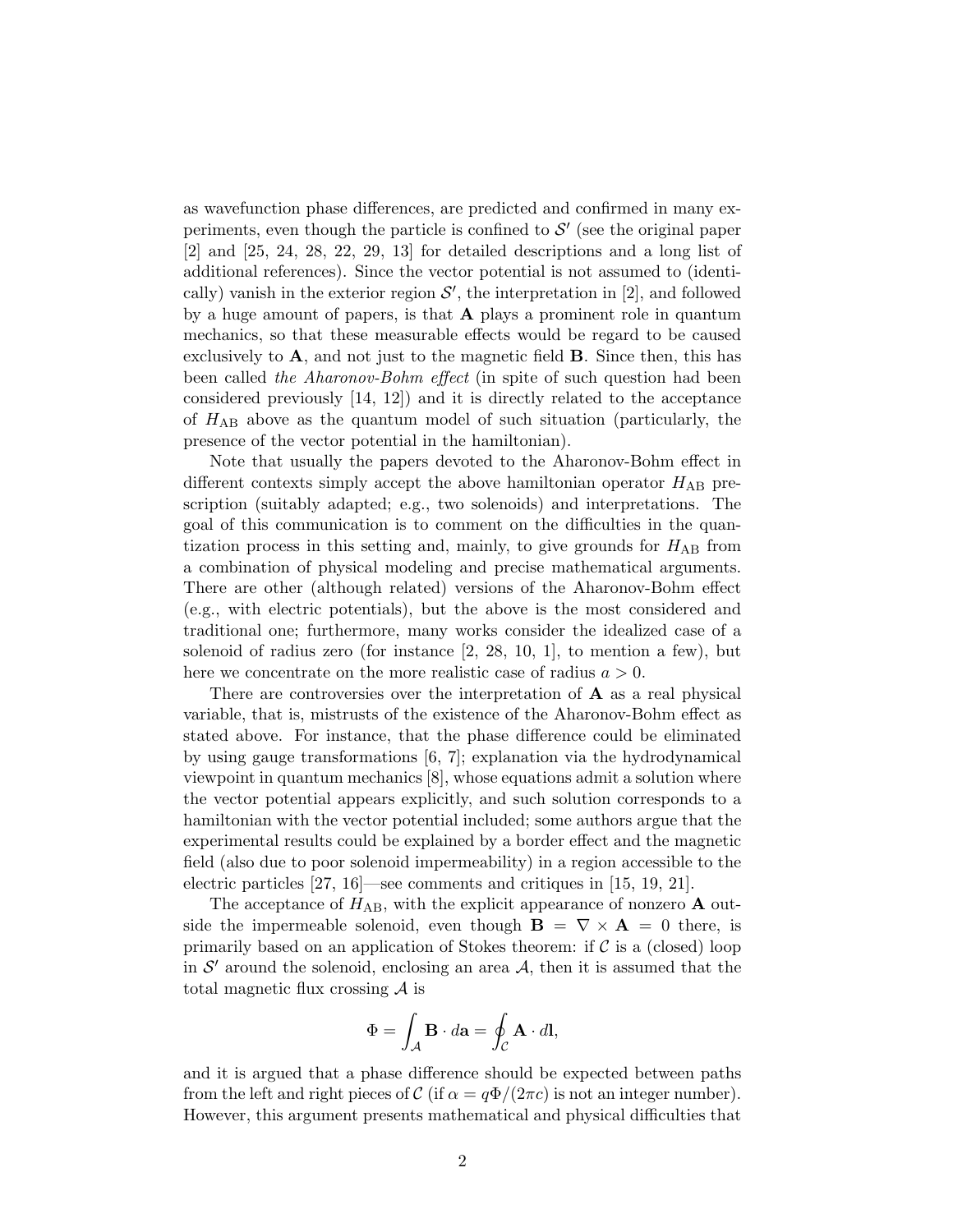should be carefully justified. From the mathematical point of view it involves Stokes theorem in a multiply connected domain and its application is not guaranteed (although it is if A does not intersect the interior  $\mathcal{S}^{\circ}$ ); from the physical point of view the assumed (electromagnetic) impermeability of the solenoid should, in principle, inhibit also any nonzero vector potential in  $\mathcal{S}'$  from sources in  $\mathcal{S}^{\circ}$ . In summary, the acceptance of  $H_{AB}$  involves an explicitly choice that needs an explanation (without mention the Dirichlet boundary conditions; see ahead). Actually, this is a reflection of the fact that quantization in multiply connected domains is not a well-posed question (and here with some structure  $\mathbf{B} \neq 0$  inside the hole!). Clearly, geometrical and topological aspects have also been invoked to study the Aharonov-Bohm effect (see, e.g.,  $[23, 17]$ ). The effect of an electric field induced by a slowly switching on flux inside the solenoid was studied by Weisskopf [30] in 1961.

In what follows we present a justification of the hamiltonian  $H_{AB}$ . We propose to consider first a solenoid  $S_L$  of finite length  $2L > 0$  and also permeable. Recall that a current-carrying finite solenoid generates a nonzero magnetic field in its exterior and, since it is also considered permeable, Stokes theorem may be applied; therefore the corresponding hamiltonian operator is well defined and with no boundary condition at the solenoid border. We model the impermeability by a sequence of positive potentials  $V_n$  which vanish in the solenoid exterior  $S'_{L}$  region and goes to infinity in its interior  $\mathcal{S}_L^{\circ}$  as  $n \to \infty$  [22] (to the best of authors knowledge the first one to propose the solenoid impermeability via increasing potentials  $V_n$  was Kretzschmar [20]). Then we discuss the limits of solenoid of infinite length, i.e.,  $L \to \infty$ , and impermeability  $n \to \infty$  (so getting a multiply connected region) by showing they exist (in the resolvent sense [26]) and, finally, that both limits commute, that is, it does not matter which limit is taken first, and the resulting hamiltonian is always  $H_{AB}$ . Such limits are in the strong resolvent sense in  $\mathbb{R}^2$  and  $\mathbb{R}^3$  and we discuss both simultaneously, since the arguments are almost the same.

Few papers have explicitly considered a finite solenoid [27, 3] in this context; also some mathematically nonrigorous limiting process are discussed in [5] in order to justify the hamiltonian. However, the arguments may not be considered in the typical criteria of rigor of mathematical physics we demand here, and this is our main contribution. One difficulty is that the deficiency indices of the Aharonov-Bohm hamiltonian  $H_{AB}$  with domain  $C_0^{\infty}(S')$  are both infinite, which leads to a plethora of self-adjoint extensions; all self-adjoint extensions of this operator will appear elsewhere [11].

It is worth mentioning the experiments conducted by Tonomura and collaborators [25] with toroidal magnets, which have the advantage of no magnetic flux with leaks; recently a rigorous approach to the scattering in this case has been done in [4].

Now we go into details of the idea sketched above for the justification of  $H_{AB}$ . Let  $x = (x_1, x_2, x_3)$  denote the cartesian coordinates in  $\mathbb{R}^3$ ; the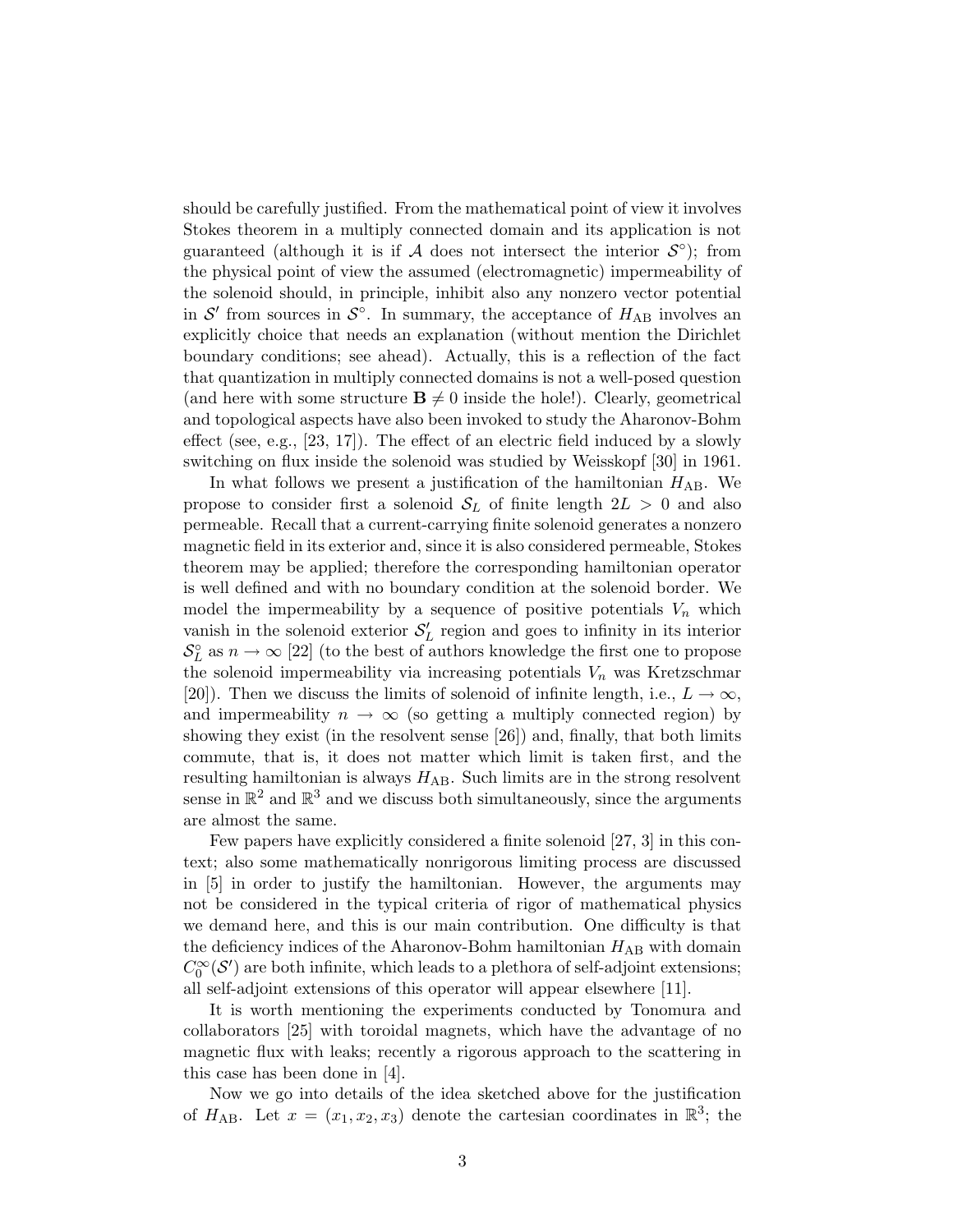interior of the finite solenoid  $S_L$ , symmetrically disposed with respect to the plane  $x_1, x_2$ , is

$$
\mathcal{S}_L^{\circ} = \{ (x_1, x_2, x_3) : x_1^2 + x_2^2 < a^2, \ |x_3| < L \},
$$

and denote by  $\chi_L$  its characteristic function, that is,  $\chi_L(x) = 1$  if  $x \in$  $S_L^{\circ}$  and  $\chi_L(x) = 0$  otherwise. The sequence of potential barriers will be  $V_n(x) = n \chi_L(x)$ . If  $A_L$  denotes the vector potential generated by this finite permeable solenoid, then the corresponding hamiltonian is  $(0 < L \leq \infty;$ note that we write  $\mathbf{A} = \mathbf{A}_{L=\infty}$  and  $\mathcal{S} = \mathcal{S}_{L=\infty}$ )

$$
H_{L,n} = \left(\mathbf{p} - \frac{q}{c}\mathbf{A}_L\right)^2 + V_n, \quad \text{dom}\, H_{L,n} = \mathcal{H}^2(\mathbb{R}^d),\, d = 2,3,
$$

where  $\mathcal{H}^2$  denotes the usual Sobolev space domain of the free hamiltonian (that is, the negative laplacian)  $-\Delta$ . In case of  $\mathbb{R}^2$  we just restrict the vector potential and  $V_n$  to the plane and  $S \cap \mathbb{R}^2$  is a disk centered at the origin.

In  $\mathbb{R}^3$  there is the possibility of the particle running into the finite solenoid at a point with  $x_3 = \pm L$  (with total area  $\alpha_t = 2\pi a^2$ ), which is physically different from entering through the lateral border of the solenoid (with area  $\alpha_l = 2\pi a \times (2L)$ ), but the potential barrier  $V_n$  equally hinders the entrance of the particle from any direction. This effect becomes less and less important as L increases, since the area ratio  $\alpha_t/\alpha_l \to 0$  as  $L \to \infty$  (note also that, in fact,  $\alpha_t$  does not depend on L) and for large L the solenoid top and bottom will generally be far away from the electron motion; furthermore, this effect is not present in two-dimensions. Hence, it will not be modeled here.

In both dimensions  $d = 2, 3$ , the finiteness of the solenoid and permeability make the modeling more feasible, and for each finite-valued pair  $n, L$ the hamiltonian  $H_{L,n}$  is a well-posed operator and self-adjoint. Note that  ${\bf A}_L$  is a bounded and continuous vector function; for instance, in  $\mathbb{R}^2$ , by using cylindrical coordinates  $(\rho, \phi, z)$ ,  $z = 0$ , and the calculation in [18] of the vector potential of a circular current loop, we find that (in a particular gauge) the  $\rho$ , z components of  $A_L$  vanish, whereas the  $\phi$  component depends only on  $\rho$  and is given by

$$
A_{L,\phi}(\rho) = \frac{\Phi}{4\pi^2 a} \int_{-L}^{L} dz' \int_0^{2\pi} d\phi' \frac{\cos \phi'}{(\rho^2 + a^2 + z'^2 - 2a\rho \cos \phi')^{1/2}}
$$

.

Now, for  $\rho \neq a$  (the solenoid border  $\rho = a$  is a set of zero Lebesgue measure), we have the expected pointwise convergence of  $\mathbf{A}_L$  to  $\mathbf{A}$  as  $L \to \infty$  in  $\mathbb{R}^2$ , whose  $\phi$  component of **A** is well known and given by  $A_{\phi}(\rho) = \Phi/(2\pi\rho)$  if  $a \leq \rho$ , and  $A_{\phi}(\rho) = \Phi \rho/(2\pi a^2)$  if  $0 \leq \rho \leq a$ . Similarly for the pointwise convergence as  $L \to \infty$  of vector potentials in  $\mathbb{R}^3$ . See the Appendix for details.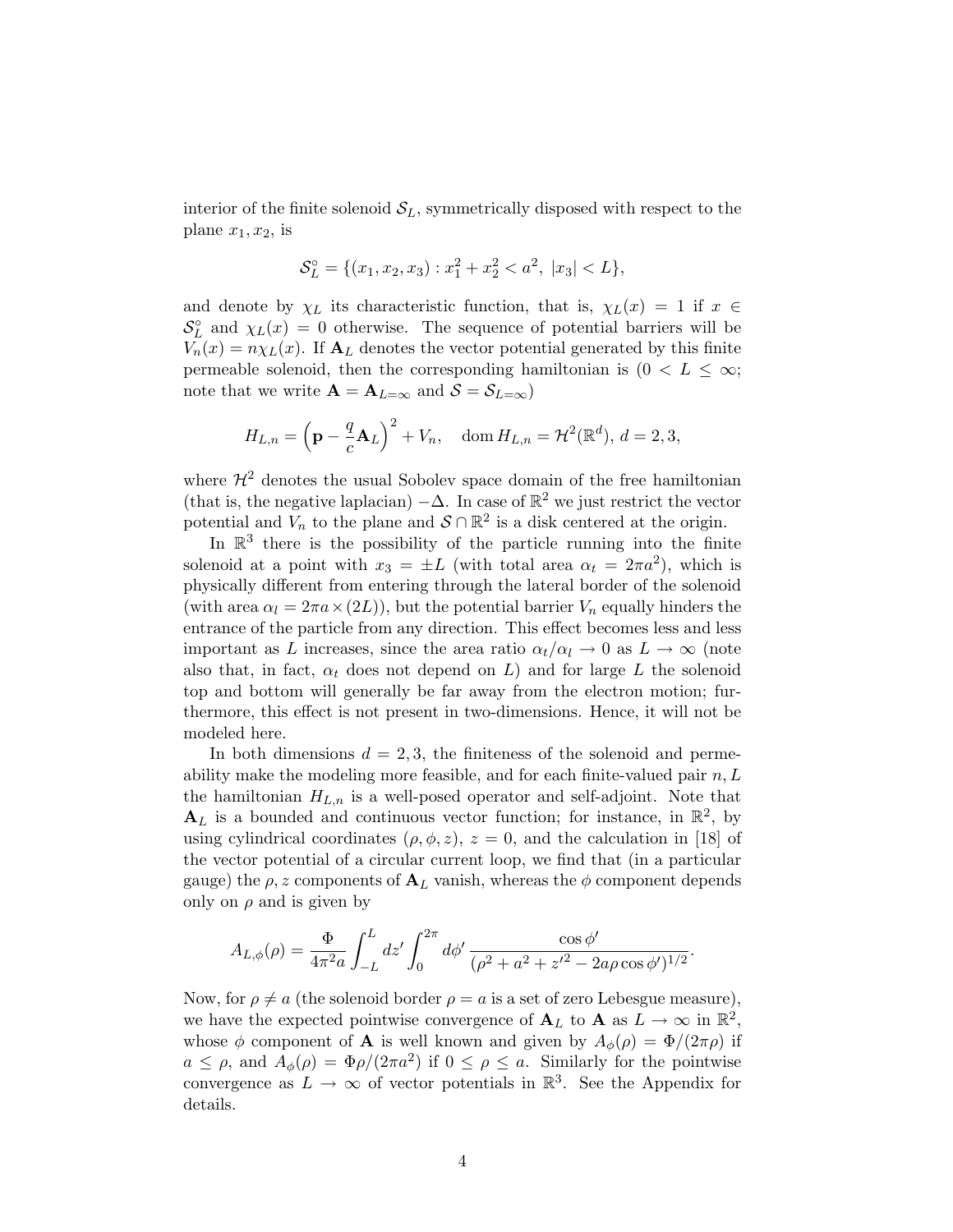In the particular case of an infinite length solenoid  $L = \infty$  in  $\mathbb{R}^3$ , the impermeable limit  $n \to \infty$  was considered in [22]; by using Kato-Robinson theorem [9] it was shown that  $H_{\infty,n}$  converges to  $H_{AB}$  with domain

$$
\mathrm{dom}\, H_{\mathrm{AB}}=\mathcal{H}^2(\mathcal{S}')\cap\mathcal{H}_0^1(\mathcal{S}')
$$

in the strong resolvent sense as  $n \to \infty$ , and since elements of  $\mathcal{H}_0^1(\mathcal{S}')$  vanish at the solenoid border (in the sense of Sobolev traces), Dirichlet boundary conditions have showed up in this situation. Since the same procedure of [22] for impermeability applies to the case of finite solenoids  $S_L$  (with L fixed), we obtain (in dimensions  $d = 2, 3$ )

**Proposition 1.** As  $n \to \infty$  the operator sequence  $H_{L,n}$  converges in the strong resolvent sense to the operator

$$
H_{L,\infty} := \left(\mathbf{p} - \frac{q}{c}\mathbf{A}_L\right)^2, \quad \text{dom}\, H_{L,\infty} = \mathcal{H}^2(\mathcal{S}'_L) \cap \mathcal{H}_0^1(\mathcal{S}'_L).
$$

Fix now *n*. If  $\psi \in C_0^{\infty}(\mathbb{R}^d)$  and supp  $\psi$  denotes its support, then

$$
||H_{L,n}\psi - H_{\infty,n}\psi||^2 = \int_{\text{supp}\,\psi} |2i(\mathbf{A}_L - \mathbf{A})\cdot \nabla \psi + (\mathbf{A}_L^2 - \mathbf{A}^2)\psi|^2 dx,
$$

and since as  $L \to \infty$  we have the pointwise limit  $A_L \to A$ , it follows that  $H_{L,n}\psi \to H_{\infty,n}\psi$  by Lebesgue dominated convergence. Since the set  $C_0^{\infty}(\mathbb{R}^d)$  is a core of both  $H_{\infty,n}$  and  $H_{L,n}$ , for all  $L > 0$ , an application of Theorem VIII.25 of [26] implies

**Proposition 2.** For each fixed n, the operator sequence  $H_{L,n}$  converges to  $H_{\infty,n}$  in the strong resolvent sense as  $L \to \infty$ .

Let  $R_i(T) = (T - i)^{-1}$  denote the resolvent of a self-adjoint operator T at the complex number *i*. For  $\psi \in L^2(\mathcal{S}')$  we have

$$
||R_i(H_{L,\infty})\psi - R_i(H_{AB})\psi|| \le ||R_i(H_{L,\infty})\psi - R_i(H_{L,n})\psi||
$$
  
+ 
$$
||R_i(H_{L,n})\psi - R_i(H_{\infty,n})\psi|| + ||R_i(H_{\infty,n})\psi - R_i(H_{AB})\psi||
$$

and, given  $\epsilon > 0$ , by Proposition 2, if L is large enough we have

$$
||R_i(H_{L,n})\psi - R_i(H_{\infty,n})\psi|| < \epsilon/3,
$$

and after fixing such  $L$  we subsequently take n large enough so that, by Proposition 1 and the resolvent convergence  $H_{\infty,n} \to H_{AB}$  [22],

$$
||R_i(H_{L,\infty})\psi - R_i(H_{L,n})\psi|| < \epsilon/3, \quad ||R_i(H_{\infty,n})\psi - R_i(H_{AB})\psi|| < \epsilon/3,
$$

respectively, so that

$$
||R_i(H_{L,\infty})\psi - R_i(H_{AB})\psi|| < \epsilon
$$

for L large enough. We have proved: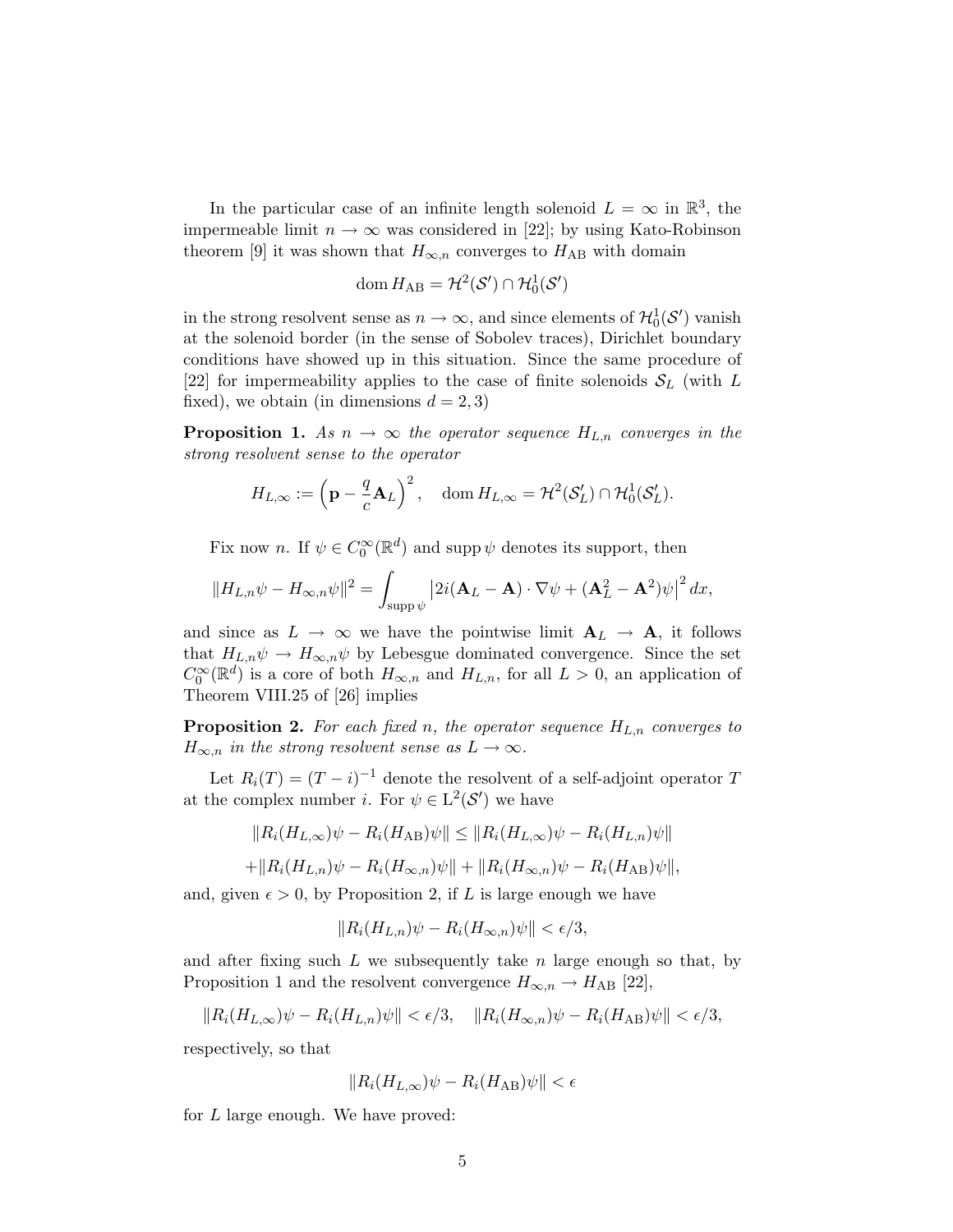**Proposition 3.** The operator  $H_{L,\infty}$  converges to  $H_{AB}$  in the strong resolvent sense as  $L \to \infty$ .

Let  $P_0$  denote the projection operator  $L^2(\mathbb{R}^d) \to L^2(\mathcal{S}')$ . If  $\psi \in L^2(\mathbb{R}^d)$ , then  $\Vert D \left( H \rightarrow D \right) \Vert$ 

$$
||R_i(H_{AB})P_0\psi - R_i(H_{L,n})P_0\psi||
$$
  
\n
$$
\leq ||R_i(H_{AB})P_0\psi - R_i(H_{L,\infty})P_0\psi|| + ||R_i(H_{L,\infty})P_0\psi - R_i(H_{L,n})P_0\psi||.
$$

By the above propositions both terms on the rhs vanish as  $L, n \to \infty$ , and so we conclude

**Theorem 1.**  $H_{L,n} \rightarrow H_{AB}$  in the strong resolvent sense as  $L, n \rightarrow \infty$ , independently of the way both limits are taken.

See [9, 22] for a discussion of resolvent convergence when the domain of the limit operator is not dense in the original space (as  $L^2(\mathcal{S}')$  is not dense in  $L^2(\mathbb{R}^d)$ ). Theorem 1 says that the same operator  $H_{AB}$  is obtained independently of the way the limits of infinitely long solenoid and impermeability are processed. For instance, both operations could be done simultaneously by taken, say,  $n = L$  and then  $L \to \infty$ , etc. In particular, the limits  $L \to \infty$ and  $n \to \infty$  do commute. This is summarized in the diagram ahead.

$$
H_{L,n} \xrightarrow{n \to \infty} H_{L,\infty}
$$
  

$$
L \to \infty \qquad L,n \to \infty
$$
  

$$
H_{\infty,n} \xrightarrow[n \to \infty]{} H_{AB}
$$

Therefore, we are justified in using  $H_{AB}$  while modeling an infinitely long and impermeable solenoid, even though we are in a situation of multiply connectedness and with a magnetic field restricted to the (impenetrable) region.

**Remark 1.** a) For each fixed n it is possible to check that  $H_{L,n}$  converges to  $H_{\infty,n}$  in the strong sense in  $\mathcal{H}^2(\mathbb{R}^d)$  as  $L \to \infty$ , for  $d = 2,3$ .

b) By using different techniques, for  $d = 2, 3$  it is possible to show that for each  $L < \infty$  fixed,  $H_{L,n}$  converges to  $H_{L,\infty}$  in the uniform resolvent sense as  $n \to \infty$ . This uniform convergence also holds for  $L = \infty$  in  $\mathbb{R}^2$ ; however, such uniform convergence should not be expected to occur in  $\mathbb{R}^3$ when  $L = \infty$ , because the solenoid border is not compact in this case.

The limit procedures discussed here constitute a step further and complementary to [22], which has considered only infinitely long solenoids.

It is intriguing that the (usually just formal) convergence of the limiting processes to  $H_{AB}$  has led different authors to extremely opposite conclusions: whereas Magni and Valz-Gris ([22], pp. 185-186) concluded that "The way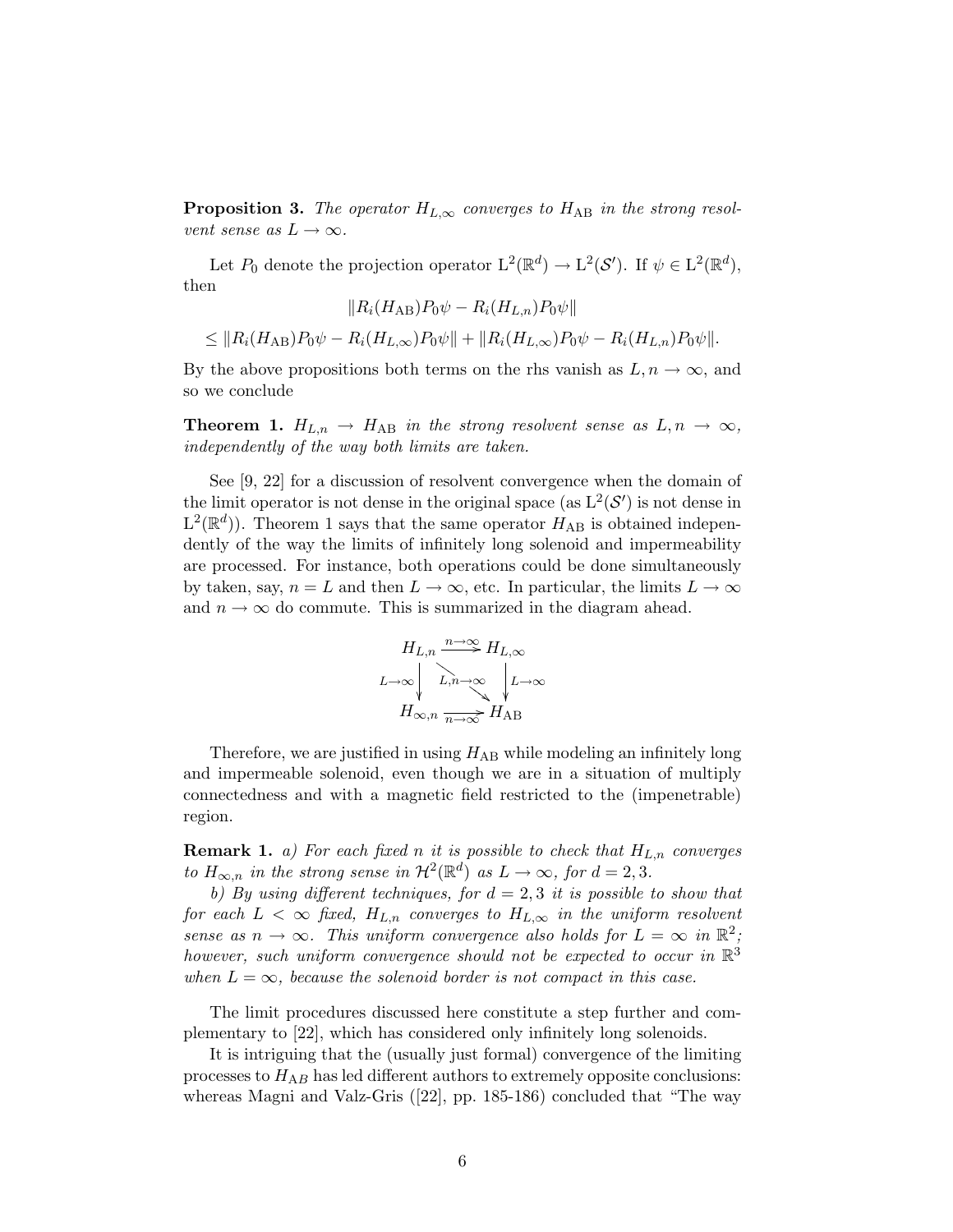of coming to that hamiltonian, however, makes it clear that there is no cogent reason to attribute vector potentials any physical activity...," Berry [5] argues that such limits justify the exclusive quantum role of potentials. At least with respect to this work, we decided to keep back from this controversy and restrict ourselves to the above diagram.

## Appendix

In this appendix we find the expression of the vector potential  $A_L$  generated by a finite solenoid of length  $2L$  in  $\mathbb{R}^3$ , in a suitable gauge. Then we show that its pointwise convergence to **A** as  $L \to \infty$ . Everything works in the plane  $\mathbb{R}^2$ . This fact was used in the proofs above.

#### Vector potential of a finite solenoid

The starting point is the vector potential due to a circular current loop performed in [18], Section 5.5. Then an integration over a density of loops gives the desired vector potential. Consider a circular loop of radius  $a > 0$ centered at (cartesian coordinates)  $(0,0,z')$ ,  $z' \geq 0$ , and parallel to the plane xy. Let  $\mathbf{x}'$  be a point of the loop and  $\mathbf{x}$  a general point in  $\mathbb{R}^3$ , whose spherical coordinates are  $\mathbf{x}' = (r', \theta', \phi')$  and  $\mathbf{x} = (r, \theta, \phi)$ , respectively.

The only nonzero component of the current density **J** is in the  $\phi$  direction and, by following [18], it is given by

$$
J_{\phi} = I \,\delta(\cos\theta' - \frac{z'}{\sqrt{a^2 + z'^2}}) \frac{\delta(r' - \sqrt{a^2 + z'^2})}{\sqrt{a^2 + z'^2}},
$$

with  $I$  denoting the loop electric current. Due to the symmetry of the problem, it is possible to assume that the resulting vector potential has only component the  $\phi$  direction, which actually does not depend on  $\phi$ ; then select  $\phi = 0$  in the computation that follows. One has

$$
A_{\phi}^{z'}(r,\theta) = \frac{I}{c\sqrt{a^2 + z'^2}} \int r'^2 dr' d\Omega' \frac{\cos \phi' \delta(\cos \theta' - \frac{z'}{\sqrt{a^2 + z'^2}}) \delta(r' - \sqrt{a^2 + z'^2})}{|\mathbf{x} - \mathbf{x}'|},
$$

with  $|\mathbf{x} - \mathbf{x}'| = [r^2 + r^2 - 2rr'(\cos\theta \cos\theta' + \sin\theta \sin\theta' \cos\phi')]^{1/2}$  and  $d\Omega' = \sin \theta' d\theta' d\phi'.$ 

On integrating with respect to  $r' = \sqrt{a^2 + z'^2}$ , and then with respect to  $θ'$ , with  $\cos θ' = \frac{\breve{z}'}{I}$  $\frac{z'}{r'}$  and  $\sin \theta' = \frac{a}{r'}$  $\frac{a}{r'}$ , one finds

$$
A_{\phi}^{z'}(r,\theta) = \frac{I}{c\sqrt{a^2 + z'^2}} \int_0^{2\pi} (a^2 + z'^2) \frac{a}{\sqrt{a^2 + z'^2}} d\phi' \frac{\cos \phi'}{|\mathbf{x} - \mathbf{x}'|},
$$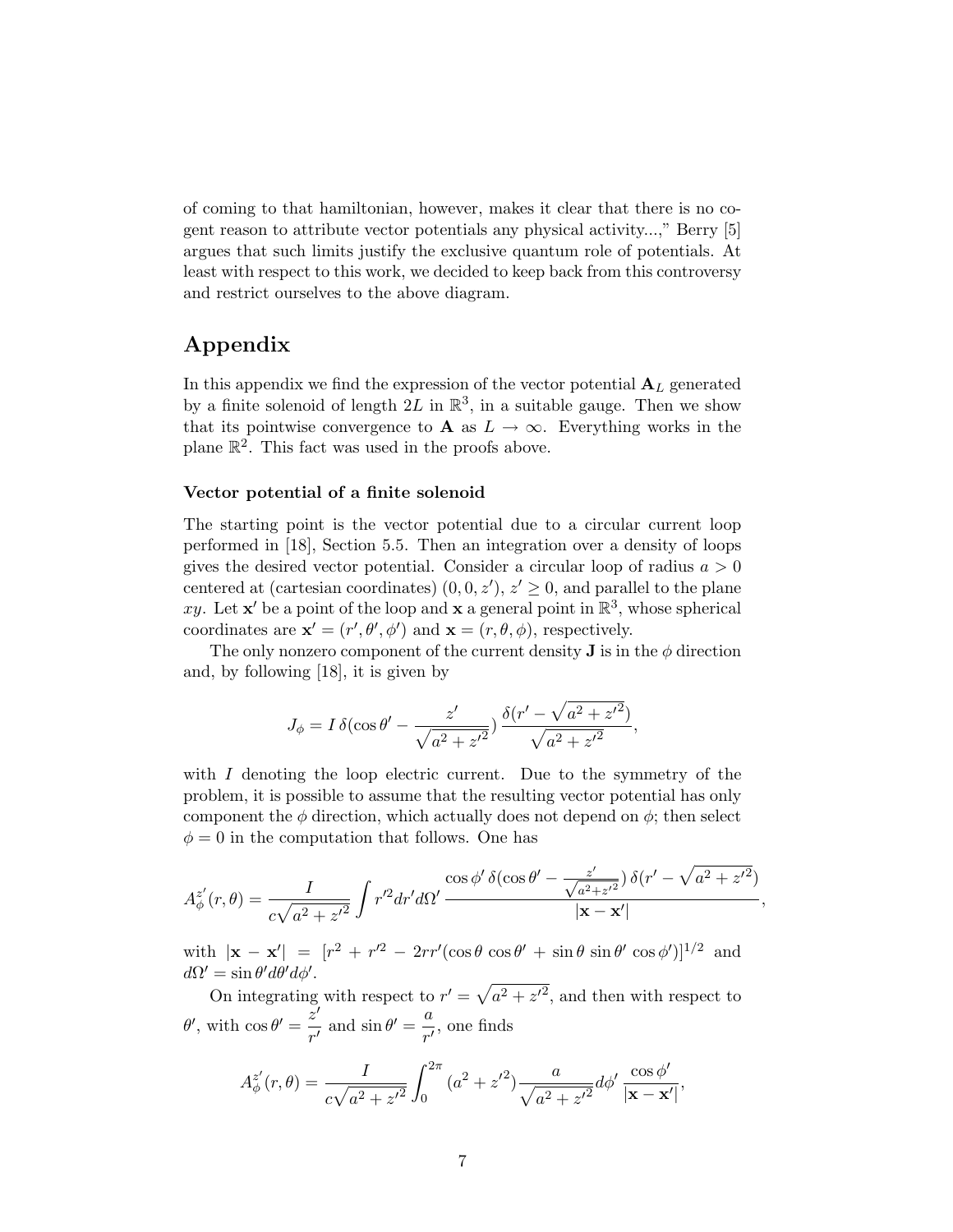that is,

$$
A_{\phi}^{z'}(r,\theta) = \frac{I\,a}{c}
$$

$$
\times \int_0^{2\pi} d\phi' \frac{\cos\phi'}{[r^2 + a^2 + z'^2 - 2r\sqrt{a^2 + z'^2}(\cos\theta \frac{z'}{\sqrt{a^2 + z'^2}} + \sin\theta \frac{a}{\sqrt{a^2 + z'^2}}\cos\phi')]^{1/2}}.
$$

Similarly for  $z' \leq 0$ .

Thus, the vector potential of the finite solenoid of length 2L at a point  $\mathbf{x} = (r, \theta, \phi)$  in spherical coordinates is  $\mathbf{A}_L = (0, 0, A_{L,\phi})$ , where

$$
A_{L,\phi}(r,\theta) = n \int_{-L}^{L} dz' \, A_{\phi}^{z'}(r,\theta) = \frac{\Phi}{4\pi^2 a} \int_{-L}^{L} dz' \int_{0}^{2\pi} d\phi' \, \frac{\cos \phi'}{f(r,\theta,z',\phi')},
$$

and n is the number of loops by length unit in the solenoid,  $\Phi$  the magnetic flux (so that  $\frac{\Phi}{4\pi^2 a} = \frac{nIa}{c}$  $\frac{Ia}{c}$ ) and, finally,

$$
f(r, \theta, z', \phi') := (r^2 + a^2 + z'^2 - 2rz' \cos \theta - 2ra \sin \theta \cos \phi')^{1/2}.
$$

Here we use the notation  $A_{\phi}(r,\theta) = A_{\infty,\phi}(r,\theta)$  for the  $\phi$  component of the vector potential in case  $L = \infty$ .

Note that for  $\theta = \pi/2$  we have  $z = 0$  and we obtain the vector potential in a point  $\mathbf{x} = (r, \pi/2, \phi)$  of the xy plane

$$
A_{L,\phi}(r,\frac{\pi}{2}) = \frac{\Phi}{4\pi^2 a} \int_{-L}^{L} dz' \int_0^{2\pi} d\phi' \frac{\cos\phi'}{(r^2 + a^2 + z'^2 - 2ra\cos\phi')^{1/2}},
$$

which in polar coordinates was denoted by  $A_{L,\phi}(\rho)$  above. It can also be expressed in terms of complete elliptic integrals  $K(k)$  e  $E(k)$  [3], that is,

$$
A_{L,\phi}(\rho) = \frac{\Phi}{\pi^2 a} \int_{-L}^{L} dz' \frac{(2-k^2)K(k) - 2E(k)}{k^2[(a+\rho)^2 + z'^2]^{1/2}},
$$

and k is given by  $k^2 = 4a\rho/[(a+\rho)^2 + z^2]$ .

### Convergence as  $L \to \infty$

Fix  $r, \theta$ . In three situations the term

$$
\left| \frac{2ra\sin\theta\cos\phi'}{r^2 + a^2 + z'^2 - 2rz'\cos\theta} \right|
$$

is uniformly small: either 1)  $r \ll a$ , or 2)  $r \gg a$  and  $r \gg 1$  or 3) for large  $z' \gg 1$  and  $z' \gg a$ . In any of such situations one has

$$
\frac{\cos \phi'}{f(r, \theta, z', \phi')} = \frac{\cos \phi'}{g(r, \theta, z')^{1/2}} + \frac{ra \sin \theta \cos^2 \phi'}{g(r, \theta, z')^{3/2}} + \frac{3}{2} \frac{(ra \sin \theta)^2 \cos^3 \phi'}{g(r, \theta, z')^{5/2}} + O(r^{-4}, z'^{-7}),
$$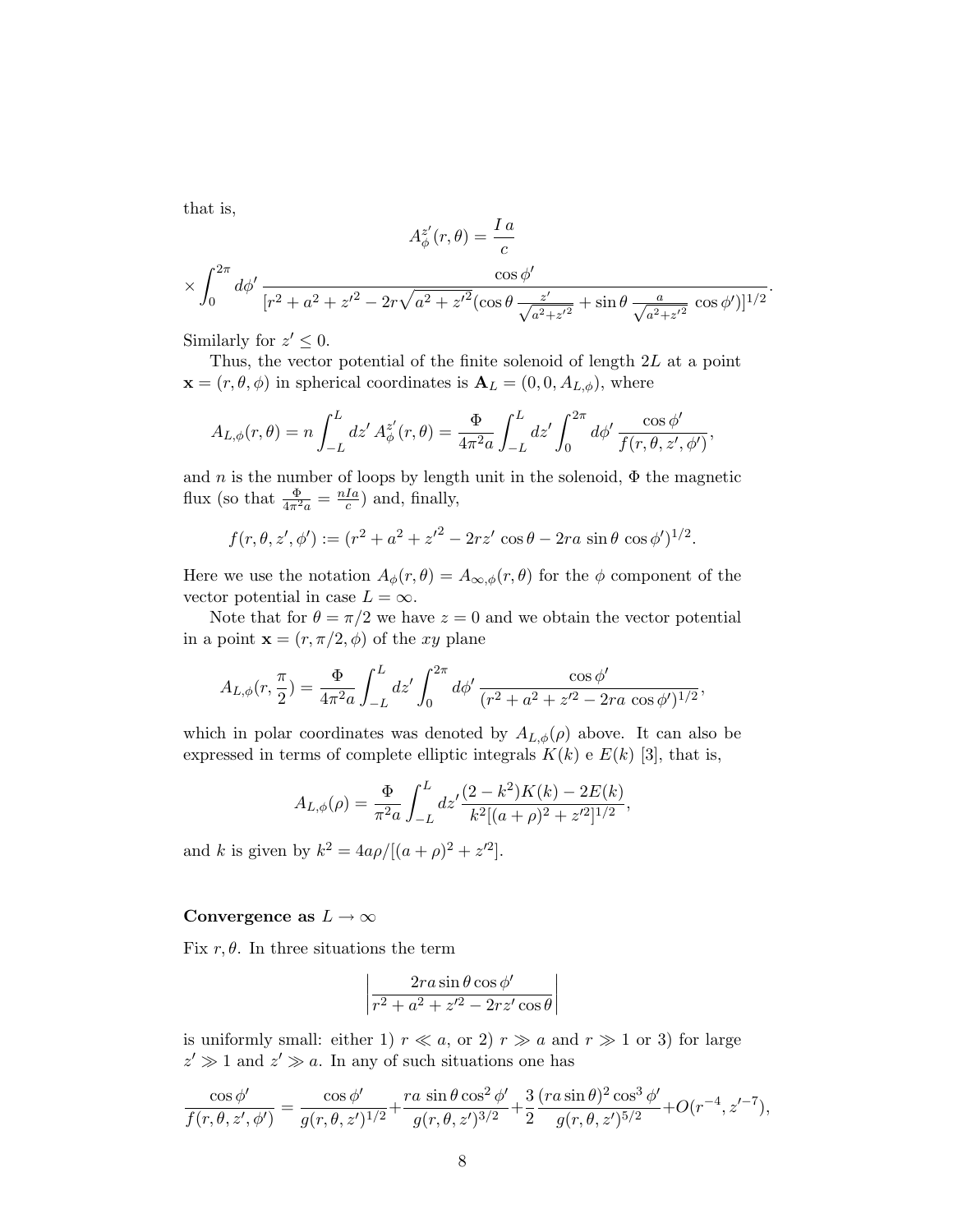with  $g(r, \theta, z') := r^2 + a^2 + z'^2 - 2rz' \cos \theta$ . Note that the integrals of the first and third terms on the rhs above vanish. Then, the error in the approximation of  $A_{\phi}(r,\theta)$  by  $A_{L,\phi}(r,\theta)$  can be estimated by (for L large)

$$
|A_{\phi}(r,\theta) - A_{L,\phi}(r,\theta)| = \left| \left( \int_{L}^{\infty} + \int_{-\infty}^{-L} \right) dz' A_{\phi}^{z'}(r,\theta) \right|
$$
  
\n
$$
= \left| \left( \int_{L}^{\infty} + \int_{-\infty}^{-L} \right) dz' \int_{0}^{2\pi} d\phi' \frac{\cos \phi'}{f(r,\theta,z',\phi')} \right|
$$
  
\n
$$
\leq \text{cte} \left| \int_{L}^{\infty} dz' \int_{0}^{2\pi} d\phi' \frac{r a \sin \theta \cos^{2} \phi'}{g(r,\theta,z')^{3/2}} \right|
$$
  
\n
$$
\leq \text{cte} \int_{L}^{\infty} dz' \frac{1}{(z'^2 - 2rz')^{3/2}} \leq \text{cte} \int_{L}^{\infty} dz' \frac{1}{z'^3} = \frac{\text{cte}}{L^2},
$$

which vanishes as  $L \to \infty$ . Note that we have got an upper bound to the rate of convergence as  $L^{-2}$  (this rate was also found numerically).

Now we check that the above expressions for  $A_{L,\phi}(r,\theta)$  actually result in the right gauge in the limit  $L \to \infty$ , that is, in cylindrical coordinates  $\rho = r \sin \theta$ ,

$$
A_{\phi}(r,\theta) = \begin{cases} \Phi/(2\pi\rho) & \rho \ge a > 0 \\ \Phi\rho/(2\pi a^2) & 0 \le \rho \le a \end{cases}.
$$

For this it is enough to calculate the vector potential for some range of  $r, \theta$ , say  $r \gg a$  and  $r \ll a$ .

Let's consider the case of a point **x** far from the solenoid, that is,  $r \sin \theta \gg$ a. Substitute the above expression for  $\cos \phi'/f(r,\theta,z',\phi')$  in  $A_{L,\phi}(r,\theta)$  so that, after performing the resulting integrals,

$$
A_{L,\phi}(r,\theta) \approx \frac{\Phi}{2\pi} \frac{r \sin \theta}{r^2 + a^2 - r^2 \cos^2 \theta} \frac{\alpha (L - r \cos \theta) + \beta (L + r \cos \theta)}{2\beta \alpha},
$$

with  $\alpha =$ √  $r^2 + a^2 + L^2 + 2r \cos \theta L$  and  $\beta =$ √  $r^2 + a^2 + L^2 - 2r\cos\theta L.$ Hence, for large  $L$ 

$$
A_{L,\phi}(r,\theta) \approx \frac{\Phi}{2\pi} \frac{r \sin \theta}{r^2 + a^2 - r^2 \cos^2 \theta}.
$$

Taking into account that  $r \sin \theta \gg a$  again, we see that  $A_{L,\phi}$  approaches  $A_{\phi}$  above as  $L \rightarrow \infty$ , and the right gauge is obtained. Similar arguments hold for  $r \sin \theta \ll a$ . Observe that for  $\theta = \pi/2$  the above steps infer the convergence in the xy plane, that is, in  $\mathbb{R}^2$ .

We underline that for points  $x \notin S$  the integrand in the expression for  $A_{L,\phi}$  is a continuous function and, for fixed  $r, \theta$ , with  $r \sin \theta \neq a$ , there is  $d > 0$  so that the absolute value of the denominator in the integrand is uniformly  $\geq d$ . In fact, one can take

$$
d := \min_{\mathbf{x}' \in \mathcal{S}} |\mathbf{x} - \mathbf{x}'| = |r \sin \theta - a| > 0.
$$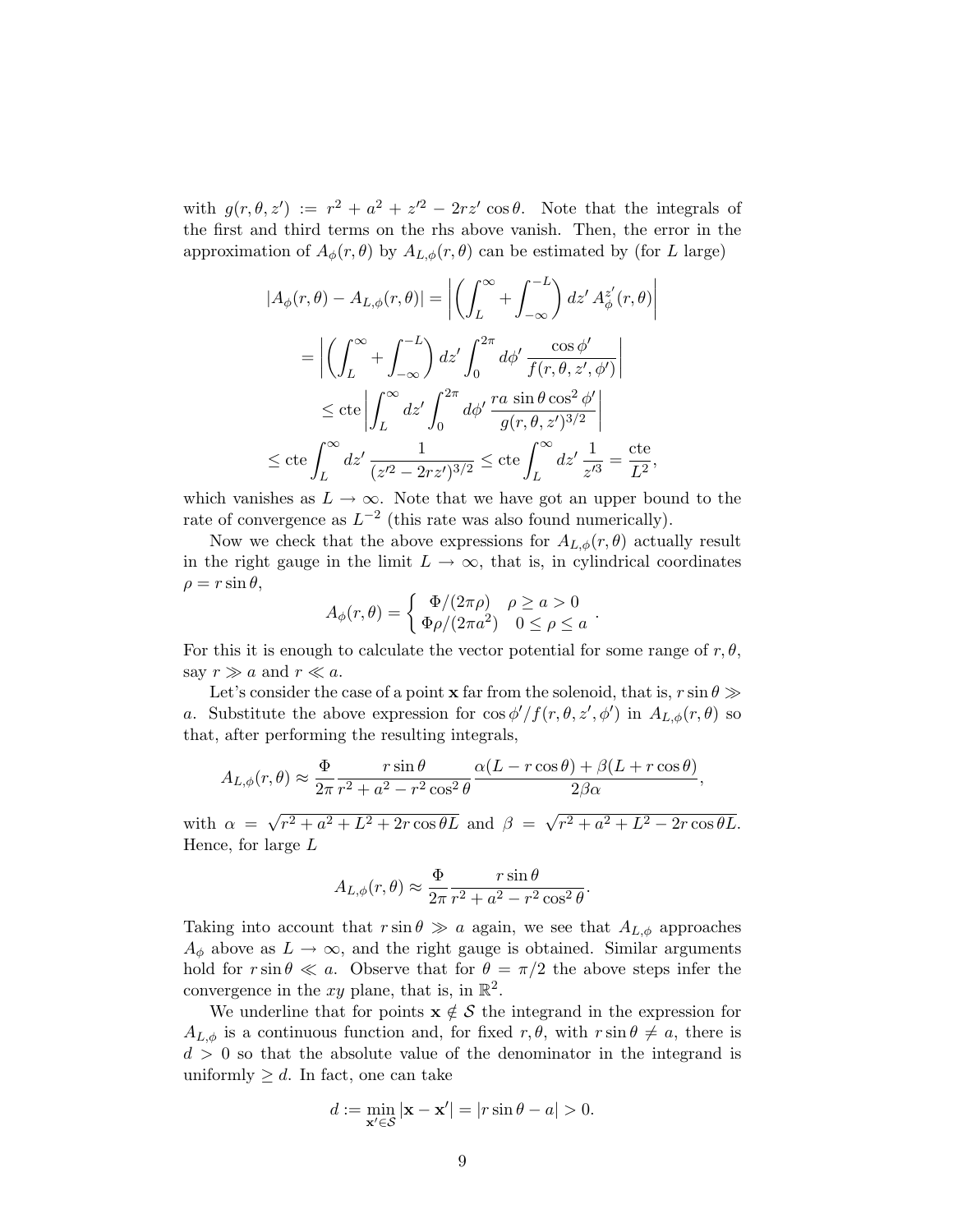In summary, off the solenoid border, the above expressions for the vector potentials result in finite values for both  $L < \infty$  and  $L = \infty$ .

For points **x** on the solenoid border, that is,  $|\mathbf{x} - \mathbf{x}'| = 0$ , for some  $\mathbf{x}' \in \mathcal{S}$ , the denominator of the integrand in the expression for  $A_{L,\phi}$  vanishes, which causes a divergence in the integrals; however, such expression for  $A_{L,\phi}$  is not supposed to hold on this border, and the values of  $A$  are recovered by continuity (by using lateral limits from inside and outside of the solenoid). In any event, the solenoid border is a set of zero Lebesgue measure in  $\mathbb{R}^3$ and  $\mathbb{R}^2$ .

Finally, note that it is not necessary to consider a finite solenoid with  $-L < z' < L$ , since all arguments are easily adapted to  $-L_1 < z' < L_2$ , with  $L_1 \to \infty, L_2 \to \infty$ .

#### Acknowledgments

The authors acknowledge partial support from CNPq (Brazil).

## References

- [1] Adami, R. and Teta, A.: On the AharonovBohm hamiltonian, Lett. Math. Phys. 43, 43–54 (1998)
- [2] Aharonov, Y. and Bohm, D.: Significance of electromagnetic potentials in the quantum theory, Phys. Rev. 115, 485–491 (1959). 125, 2192 (1962); 130, 1625 (1963)
- [3] Babiker, M. and Loudon, R.: Gauge invariance of the Aharonov-Bohm effect, J. Phys. A: Math. Gen. 17, 2973–2982 (1984)
- [4] Ballesteros, M. and Weder, R.: High-velocity estimates for the scattering operator and Aharonov-Bohm effect in three dimensions, Commun. Math. Phys., ( 2008), doi: 10.1007/s00220-008-0579-1
- [5] Berry, M. V.: the Aharonov-Bohm effet is real physics not ideal physics. In "Fundamental aspects of quantum theory," Eds. V. Gorini and A. Frigerio, pp. 319–320, Plenum Vol 144 (1986)
- [6] Bocchieri, P. and Loinger, A.: Nonexistence of the Aharono-Bohm effect, Nuovo Cimento A 47, 475–482 (1978)
- [7] Bocchieri, P., Loinger, A. and Siracusa, G.: Nonexistence of the Aharono-Bohm effect 2. Discussion of the experiments, Nuovo Cimento A 51,  $1-16$  (1979)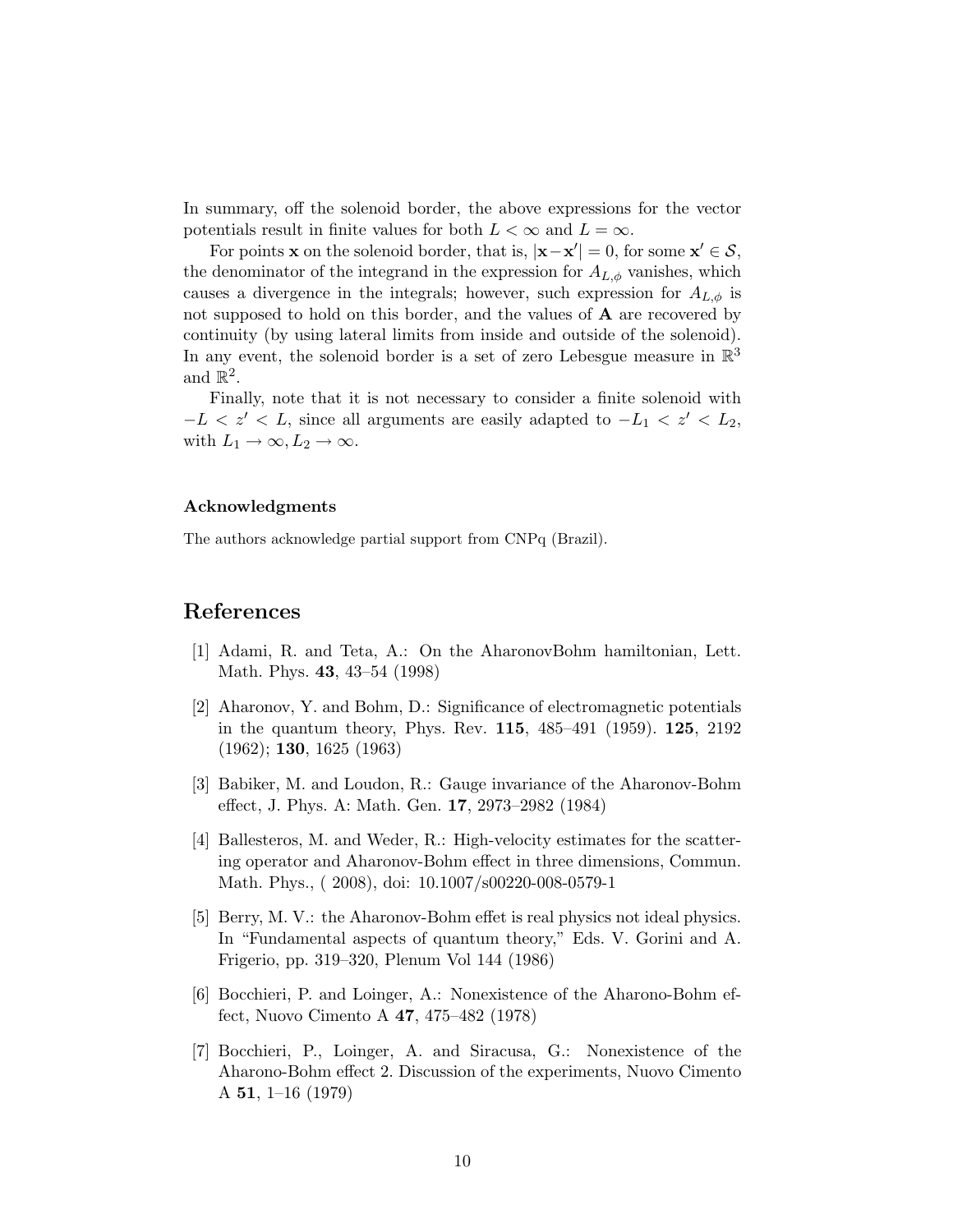- [8] Casati, G. and Guarneri, I.: Aharonov-Bohm Effect from the Hydrodinamical Viewpoint, Phys. Rev. Lett. 42, 1579–1581 (1979)
- [9] Davies, E. B.: One-Parameter Semigroups, Academic Press, London (1980)
- [10] Dąbrowski, L. and Stovíček, P.: Aharonov-Bohm effect with  $\delta$ -type interaction, J. Math. Phys. 39, 47–62 (1998)
- [11] de Oliveira, C. R. and Pereira, M. (in preparation)
- [12] Ehrenberg, W. and Siday, R. E.: The refractive index in electron optics and the principles of dynamics, Proc. Phys. Soc. London, Sect. B 62, 8–21 (1949)
- [13] Eskin, G.: Inverse boundary value problems and the Aharonov-Bohm effect, Inverse Problems 19, 49–62 (2003)
- [14] Franz, W.: Elektroneninterferenzen im Magnetfeld, Verh. Dtsch. Phys. Ges. 2, 65 (1939).
- [15] Greenberger, D. M.: Reality and significance of the Aharonov-Bohm effect, Phys. Rev. D 23, 1460–1462 (1981)
- [16] Home, D. and Sengupta, S.: A critical re-examination of the Aharonov-Bohm effect, Am. J. Phys. 51, 942–947 (1983)
- [17] Huerfano, R. S., L´opez, M. A. and Socolovsky, M.: Geometry of the Aharonov-Bohm effect (2007). Preprint: arXiv:math-ph/0701050
- [18] Jackson, J. D.: Classical Electrodynamics, 3rd Edition, Wiley, New York (1999)
- [19] Klein, U.: Comment on "Condition for nonexistence of Aharonov-Bohm effect," Phys. Rev. D 23, 1463–1465 (1981)
- [20] Kretzschmar, M.: Aharonov-Bohm scattering of a wave packet of finite extension, Z. Phys. 185, 84–96 (1965)
- [21] Lipkin, H. J.: Fringing fields and criticisms of the Aharonov-Bohm effect, Phys. Rev. D 23, 1466–1467 (1981)
- [22] Magni, C. and Valz-Gris, F.: Can elementary quantum mechanics explain the Aharonov-Bohm effect?, J. Math. Phys. 36, 177–186 (1995)
- [23] Martin, C.: A mathematical model for the Aharonov-Bohm effect, Lett. Math. Phys. 1, 155–163 (1976)
- [24] Olariu, S. and Popesku, I. I.: The quantum effects of electromanetic fluxes, Rev. Mod. Phys. 57, 339–436 (1985)